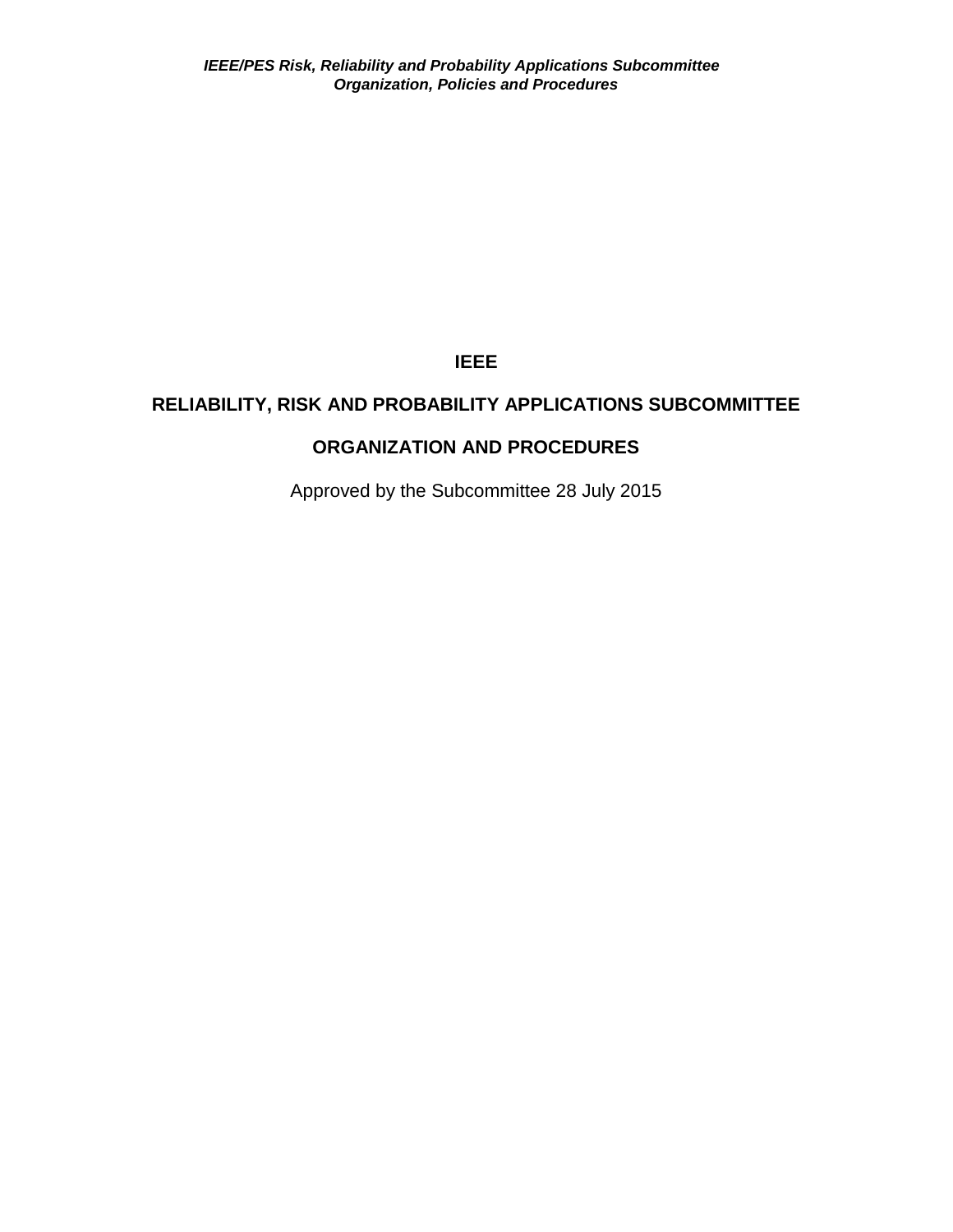#### **1.0 Introduction and Purpose of this Manual**

This manual defines the organization of the Risk, Reliability and Probability Applications Subcommittee (the Subcommittee), the scope of the Subcommittee, and the duties of its officers. Membership qualifications are stipulated. In addition, certain relevant operating procedures are defined. Refer to the IEEE Power Engineering Society "Technical Council Organization and Procedures Manual" on the IEEE PES web site for further information about the PES technical activities.

This manual supplements the IEEE/PES Technical Council Organization and Procedures Manual, the PSACE Committee Organization and Procedures Manual, and the PSACE Policies and Procedures Manual, all of which take precedence over this document. In the event that the RRPA O+P and the PSACE O+P and P+P are not consistent with each other, the PSACE documents shall be regarded as definitive.

#### **2.0 Responsibilities and Duties of the Power System Analysis, Computing and Economics Committee**

The responsibilities and duties of the Risk, Reliability and Probability Applications Subcommittee shall include the following:

- a. Promote and coordinate activities in its field.
- b. Sponsor technical sessions.
- c. Assist on development and maintenance of IEEE standards as requested by the PSACE Committee.
- d. Review and grade technical conference papers.
- e. Propose awards for subcommittee, subcommittee and working group members. Promote Senior Memberships, and assist PSACE in promoting IEEE Fellow candidates.
- f. Offer cooperation with local sections/chapters of the IEEE PES.
- g. Select session chairmen and be responsible for presentation of papers at meetings designated by PES.
- h. Encourage all that are qualified to seek membership in the Power Engineering Society and the Power System Analysis, Computing and Economics Committee.
- i. Carry out other duties as delegated or requested by the PSACE Committee.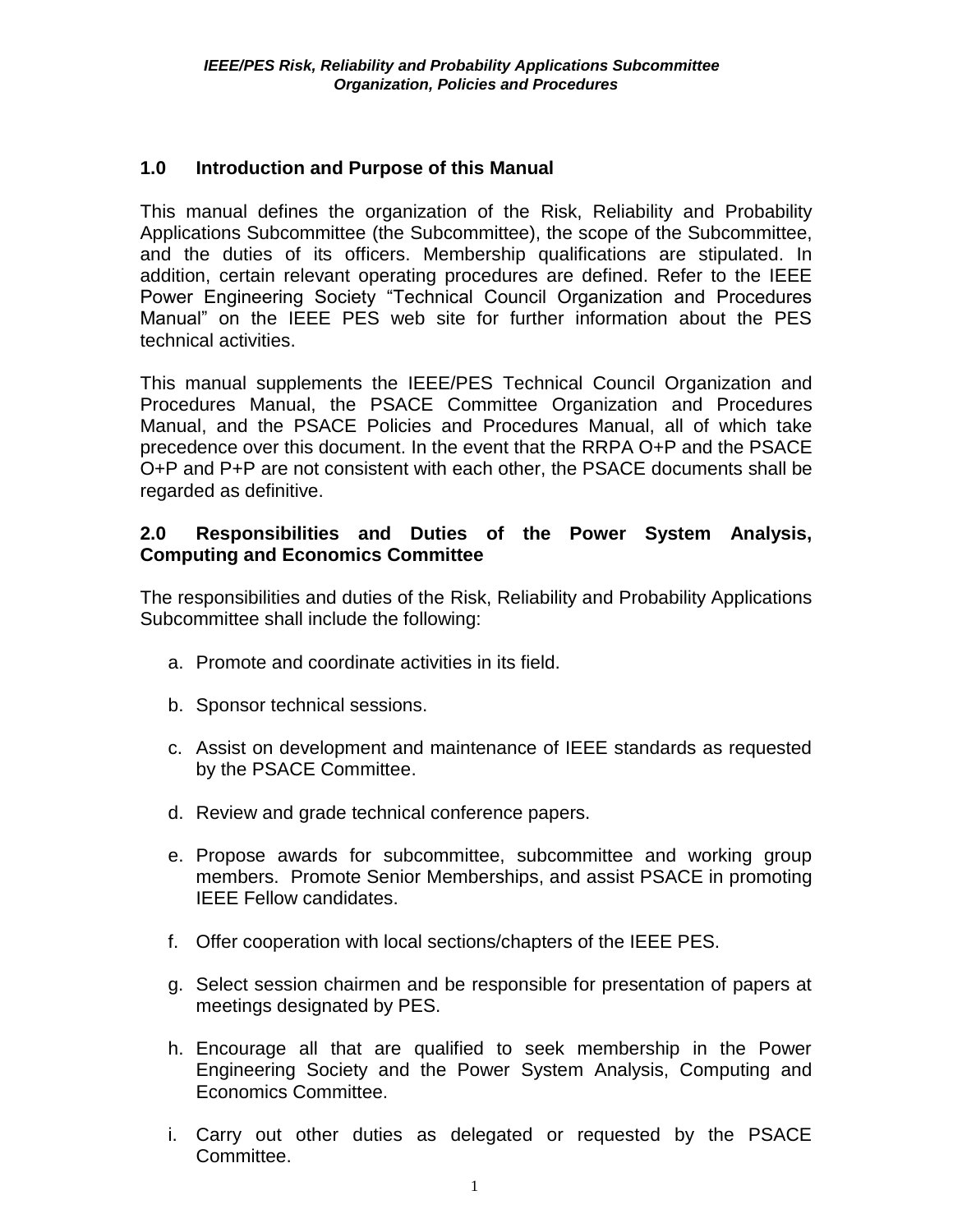### **3.0 Scope of the RRPA Subcommittee**

 Study, review and foster the development, application and dissemination of probabilistic and other methods for dealing with reliability, uncertainty and risk assessment in the planning, design, operation and man-agement of all phases of electric power systems. Review technical papers and conduct paper sessions, organize panel sessions, update or develop industry guides, and develop position papers. Cooperate with other IEEE Committees and other pro-fessional and technical organizations in these activities.

This scope is reviewed annually by the PSACE Committee. In addition, all technical subcommittees of PSACE, in addition to their technical responsibilities, will have direct responsibility for remaining cognizant of social implications, the environment, ethics, increased employment, and other matters as related to the practice of electrical power engineering.

## **4.0 Subcommittee Membership**

## **4.1 Voting membership**

Each voting member is expected to attend meetings as defined in this clause. The voting members of the RRPA Subcommittee are approved by the Chair. Attendance at a meeting via teleconferencing and/or electronic means (e.g., Internet conferencing) shall count towards the attendance requirements.

## **4.1.1 Eligibility and qualifications**

Selection and continuation of committee membership shall be determined by meeting all of the following qualifications:

- a) Member in good standing of the IEEE Power & Energy Society.
- b) A demonstrated interest and knowledge of the field of RRPA as expressed by working on standards, publishing papers, taking part in presentation and discussion of technical papers.
- c) Technical competence in one or more particular branch(es) of engineering as specified in the scope of the Subcommittee.
- d) Willingness to devote time and effort to contribute to the advance of the art by:
	- (i) Regular attendance at meetings and participation at the Subcommittee, Working Group and Task Force level.
	- (ii) Committing to timely return of Subcommittee ballots.
	- (iii) Continued participation in Subcommittee functions such as serving as an officer, liaison representative, or Working Group or Task Force member.
	- (iv) For IEEE Standards Association members, actively participating in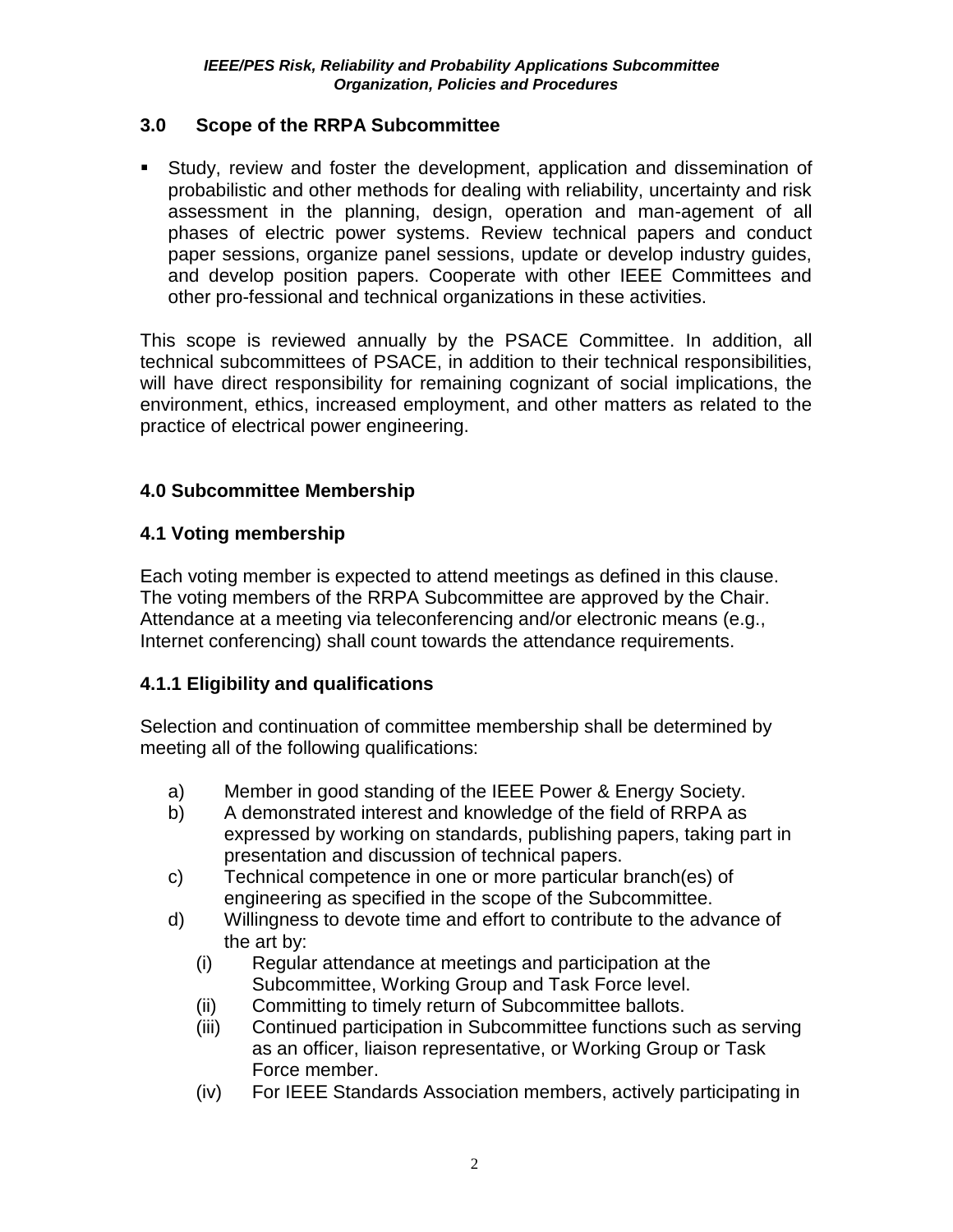#### *IEEE/PES Risk, Reliability and Probability Applications Subcommittee Organization, Policies and Procedures*

balloting on the IEEE standards with which RRPA is associated.

- e) Members are expected to attend a minimum of 1 of every 3 meetings to qualify for and retain membership. When a member is absent for three consecutive scheduled regular meetings and fails to participate by correspondence, the member may be removed from subcommittee membership, subject to a review of the circumstances by the subcommittee officers. Attendance at a meeting via teleconferencing and/or electronic means (e.g., internet conferencing) if available shall count towards the attendance requirements. The Chair shall review the voting membership list annually.
- f) Members are not entitled to vote at the first meeting of the Subcommittee which they attend, though they may speak at their first meeting.

## **4.1.2 Honorary Members**

Honorary members are appointed by the Chair in consultation with the other officers. Recommendations for Honorary member can be submitted by any member of the Subcommittee. Submissions should be sent to the Subcommittee Chair for consideration. The Honorary Member classification is intended to apply to individuals who have made longstanding and notable contributions to the Subcommittee, but because of extenuating circumstances, are generally unable to meet the other membership requirements. An Honorary Member shall have first been a member and shall have demonstrated a high level of participation and be generally recognized for his/her contribution. These individuals participate by reviewing and commenting on subjects in their field of expertise and are retained on appropriate and necessary committee mailing lists.

## **4.2 Membership roster**

A current and accurate RRPA Subcommittee roster shall be maintained. Due to privacy concerns, the roster shall not be distributed except to the IEEE-SA Board of Governors, IEEE-SA Standards Board, PSACE Committee Officers, and RRPA Officers and Members, unless all RRPA Committee members have submitted their written approval for such distribution. The roster shall include the following:

- a. Title of the Committee and its designation
- b. Scope of the Committee
- c. Officers: Chair, Vice Chair, Secretary, Technical Program Chair and Standards Officer
- d. Members: for all, name, e-mail address, affiliation and category of membership.
- e. For each subgroup: subgroup title, Chair, and names, e-mail addresses, and affiliations of all members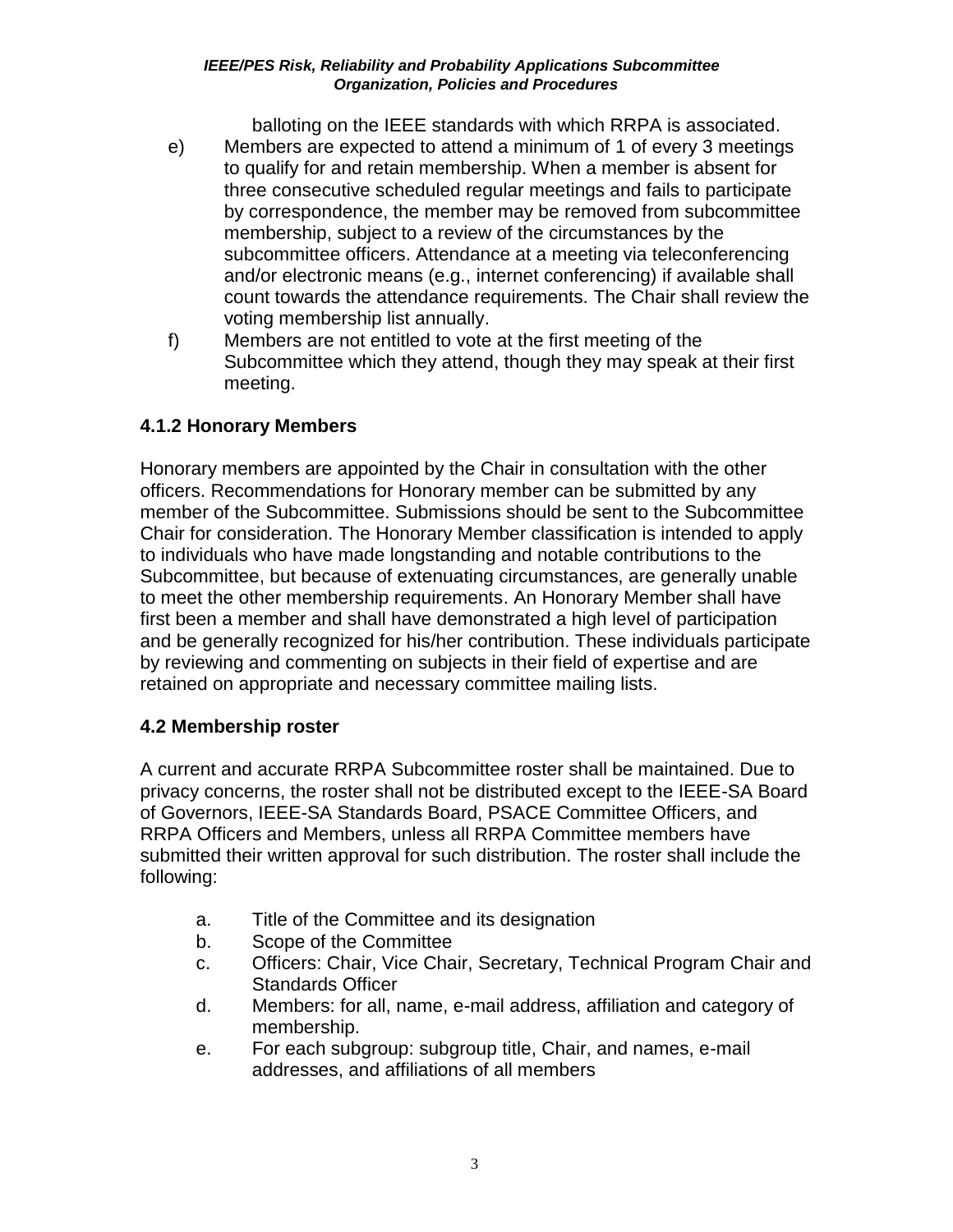## **4.3 Membership public list**

A current and accurate Committee membership list shall be maintained. The membership list may be posted on the RRPA Subcommittee web site and may be publically distributed. The membership list shall be limited to the following:

- a. Title of the Subcommittee and its designation
- b. Scope of the Subcommittee
- c. Officers: Chair, Vice Chair, Secretary, Technical Program Chair and Standards Officer
- d. Members: (for all) -- name, and affiliation

## **4.5 Corresponding Membership**

The Chair may offer Corresponding Membership to make use of the expertise of those who are not normally able to attend the Subcommittee meetings. The qualifications and eligibility for membership, and continued membership, are the same as for Subcommittee members, with the exception of the requirement of regular attendance at meetings. Corresponding Members may participate in all Committee activities, including the development and review of standards documents.

## **4.6 Participation by Non-Members of IEEE**

Non-members of IEEE may be appointed as consultants to the RRPA Subcommittee, and its Task Forces and Working Groups. For example, physicists and mathematicians are frequently called upon, in the basic science fields, to supplement the work of IEEE PES technical groups. Therefore, experts and liaison representation from other organizations are encouraged where appropriate. Where appropriate such non-IEEE members may attend meetings of the RRPA Subcommittee, though they are not eligible for voting membership.

## **5 Subcommittee Officers**

# **5.0 Officers**

There shall be a Chair, a Vice Chair and a Secretary. The Officers shall each be IEEE members of any grade, except Student grade, or IEEE Society affiliates. In addition, the Chair must appoint the following:

- a. A Technical Program Chair for papers within the Subcommittee's scope. This shall normally be the Subcommittee Vice Chair.
- b. A Standards Officer, who manages day to day the Subcommittee's standards duties as delegated by the PSACE Committee. This shall normally be the Subcommittee Chair.

Exceptionally these specific duties may be performed by a Subcommittee member who is not one of the three main Subcommittee Officers.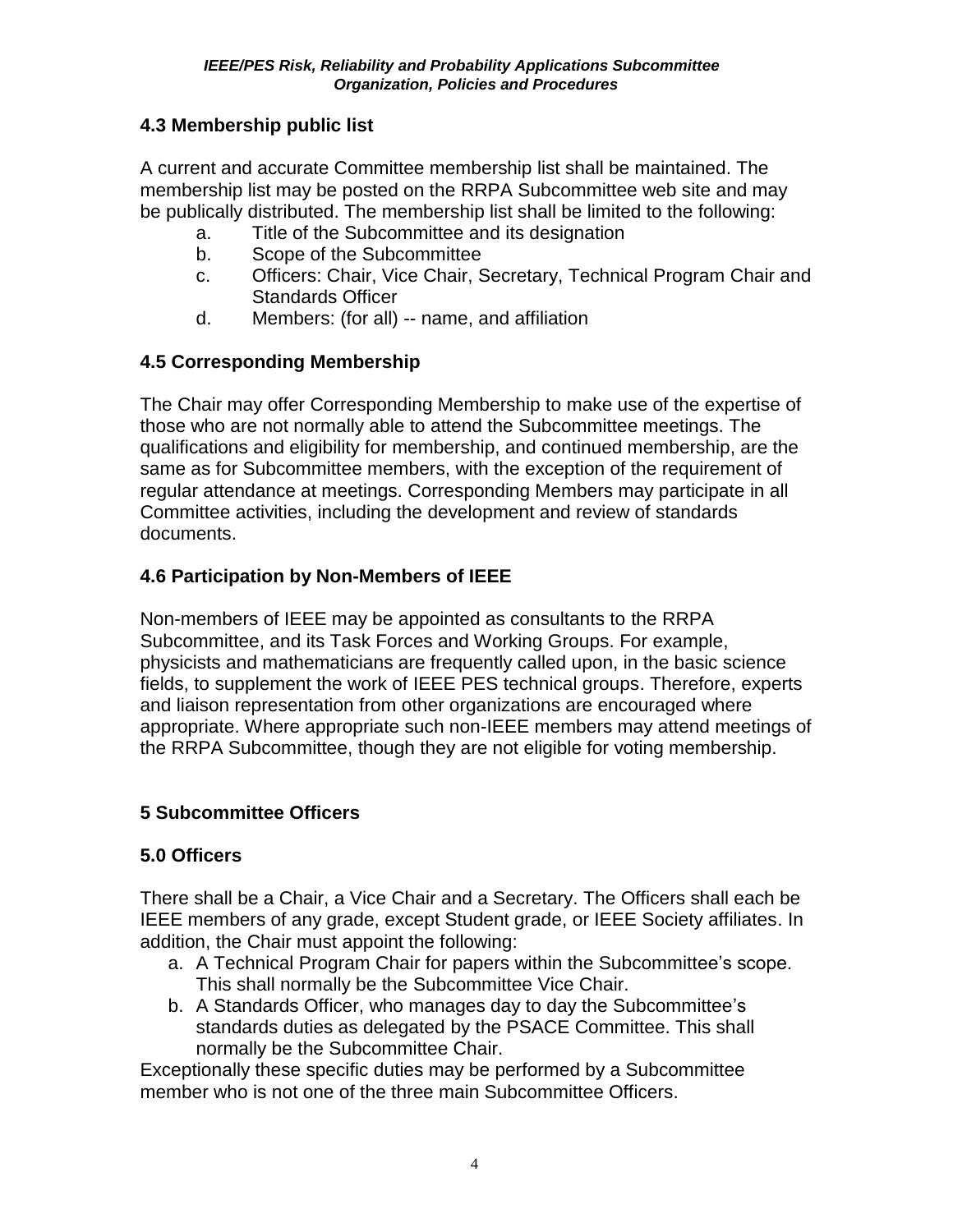# **5.1 Election or Appointment of Officers**

Officers shall be elected in accordance with the following procedures:

- a. There shall be a biennial vote of the Working Group, at the Subcommittee Meeting at the IEEE PES General Meeting, to elect the Secretary.
- b. The incumbent Subcommittee Chair at the time the election takes place shall act as the Elections Officer whose function is to gather nominations and conduct the election.
- c. Voting members shall nominate to the Elections Officer one or more voting members for the Secretary Office to be filled at the election. Selfnominations are permitted.
- d. Nominees shall be eligible to hold the office of Secretary, and there should be a reasonable expectation that they will be suitable for the offices of Vice Chair and Chair at the times they enter those offices by rotation. Nominations are further subject to approval by the Subcommittee Chair, in consultation with the other Officers and the PSACE Chair. Upon written notification, the nominee shall, within 14 calendar days, indicate acceptance or rejection of the nomination. If no nomination is received or accepted for the office of Secretary, a temporary appointment shall be made in accordance with Clause 5.2.
- e. The Elections Officer shall prepare and conduct the election by in-person ballot at a meeting of the Subcommittee with absent voting members being given the opportunity to submit letter or electronic votes in advance. The quorum for the election shall be a third of the current voting membership (fractions being rounded up). Brief CVs of nominees shall be circulated to voting members no less than 14 calendar days before the meeting. Each voting member may cast a vote for one and only one nominee. The nominee with the greatest number of votes shall win the election.
- f. The term of office for each officer shall be two years, but an officer may serve until a successor is appointed.

## **5.1.1. Terms of office**

The Chair, Vice-Chair and Secretary normally serve for terms of two years (see 5.2 below).

## **5.1.2 Automatic progression of officers**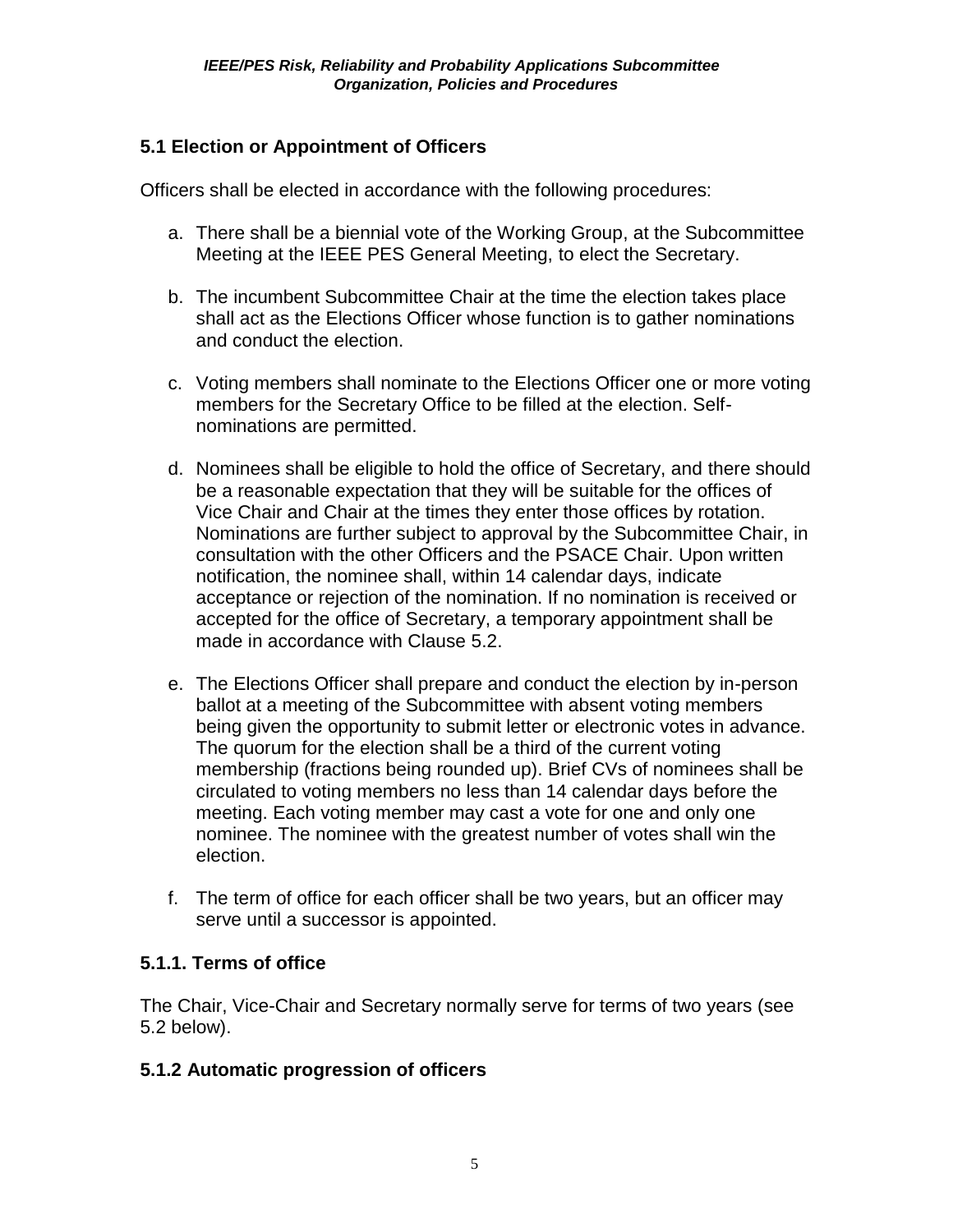The Committee employs automatic progression of its officers from Secretary to Vice-Chair to Chair, over a six-year time span.

## **5.2 Temporary Appointments to Vacancies**

If an office becomes vacant for any reason (such as resignation, removal, lack of nomination at an election), where possible this office shall be filled by early progression from a more junior office (i.e. Vice Chair to Chair, Secretary to Vice Chair).

If following the vacancy only a Chair and Vice Chair are in office by automatic progression, then the Subcommittee Chair shall make a temporary appointment to Secretary for a period of up to 12 months until the next meeting of the subcommittee, in consultation with the Vice Chair and the PSACE Chair.

If, following multiple vacancies, the only incumbent officer is the Chair, temporary appointments to Vice Chair and Secretary shall be made by the Chair in consultation with the parent committee's Chair. If, following multiple vacancies, there are no subcommittee officers, temporary officer appointments shall be made by the PSACE Chair.

Following temporary appointments by this mechanism, elections for the posts to which temporary appointments have been made shall be held at the next meeting of the subcommittee, by procedures to be agreed between the RRPA Chair and the PSACE Chair, which are to the greatest extend possible consistent with the normal election procedures. Following temporary appointments, the RRPA Chair shall decide in consultation with the Officers whether the regular committee roles shall be for one or two years following the next Subcommittee meeting.

# **5.3 Removal of Officers**

An officer may be removed by approval of two-thirds of the members of the Subcommittee, or in accordance with the procedures of the PSACE Committee, parent body of the RRPA Subcommittee. Removal of the Chair or Vice Chair requires affirmation by the Parent Committee. Grounds for removal shall be included in any motion to remove an officer of the Subcommittee. The officer suggested for removal shall be given an opportunity to make a rebuttal prior to the vote on the motion for removal.

## **5.4 Responsibilities of Subcommittee Officers**

Elected and appointed officers of the Subcommittee have a fiduciary duty to the IEEE when acting in their officer role and thus are required (a) to act in the best interest of the IEEE, its members and the general public and not on behalf of any individual, entity or interest group, (b) to comply with all applicable policies and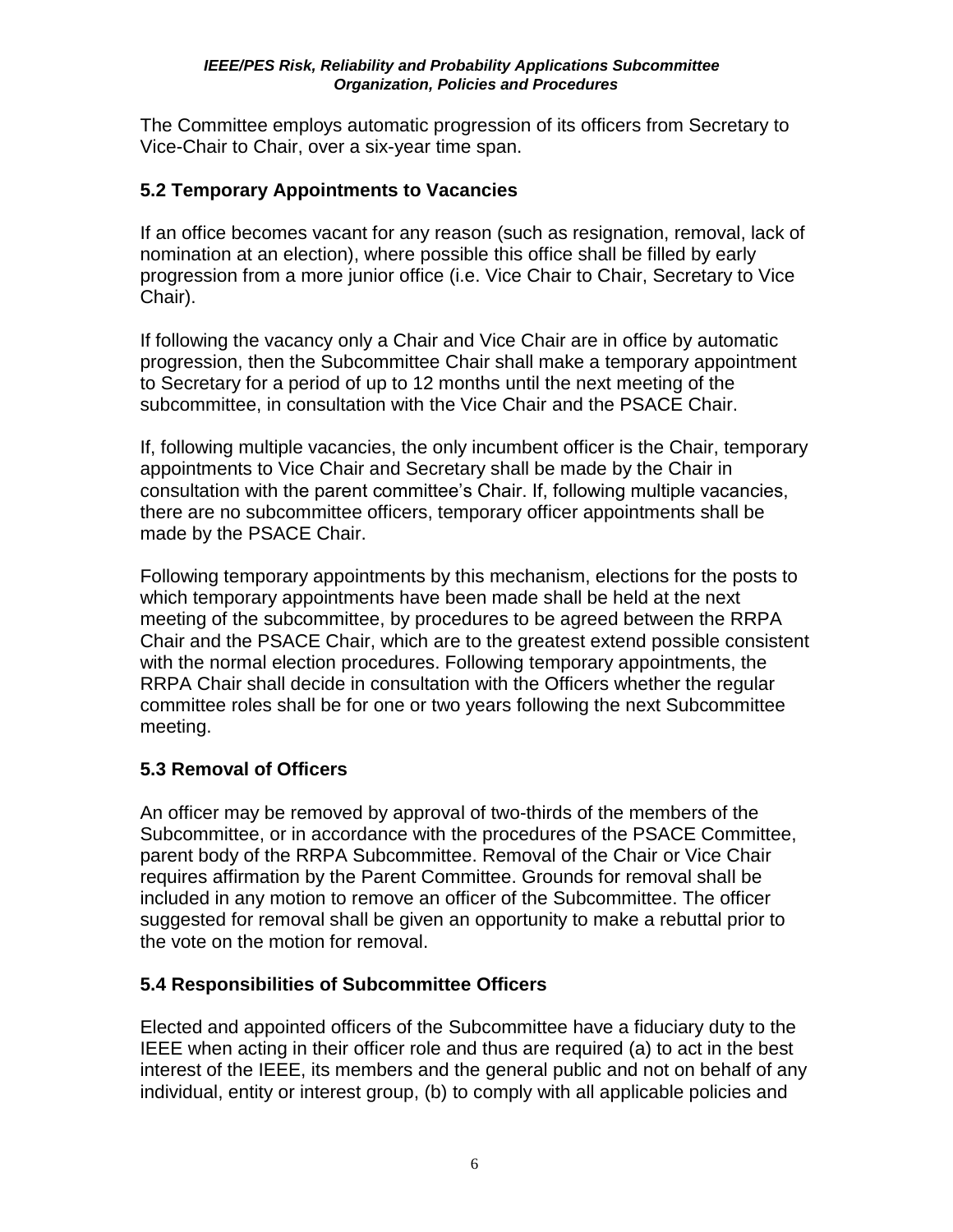procedures, and (c) to see that participants of the Subcommittee conduct themselves in accordance with the applicable policies and procedures.

The officers of the Subcommittee shall manage the day-to-day operations of the Subcommittee. The officers are responsible for implementing the decisions of the Subcommittee and managing the activities that result from those decisions.

## **5.4.1 Chair**

The responsibilities of the Chair or his or her designee shall include

- a) Leading the activity according to all of the relevant Policies and Procedures.
- b) Being objective.
- c) Entertaining motions, but not making motions.
- d) Not biasing discussions.
- e) Delegating necessary functions.
- f) Ensuring that all parties have the opportunity to express their views.
- g) Setting goals and deadlines and adhere to them.
- h) Being knowledgeable in parliamentary procedures and ensuring that the procedures are followed.
- i) Seeking consensus as a means of resolving issues.
- j) Prioritizing work to best serve the group and its goals.
- k) Fulfilling any financial reporting requirements of the IEEE.
- l) Participating as needed in meetings of the PSACE Committee to represent the Subcommittee.
- m) Presiding at the meetings of the RRPA Subcommittee, or delegating this role to another RRPA Officer.

# **5.4.2 Vice Chair**

The responsibilities of the Vice Chair(s) shall include:

- a) Carrying out the Chair's duties if the Chair is temporarily unable to do so or chooses to recuse himself or herself (i.e., to give a technical opinion) or chooses to delegate specific duties.
- b) Being knowledgeable in parliamentary procedures and assisting the Chair in ensuring that the procedures are followed.

# **5.4.3 Secretary**

The responsibilities of the Secretary include:

a) Scheduling meetings in coordination with the Chair and distributing meeting notices.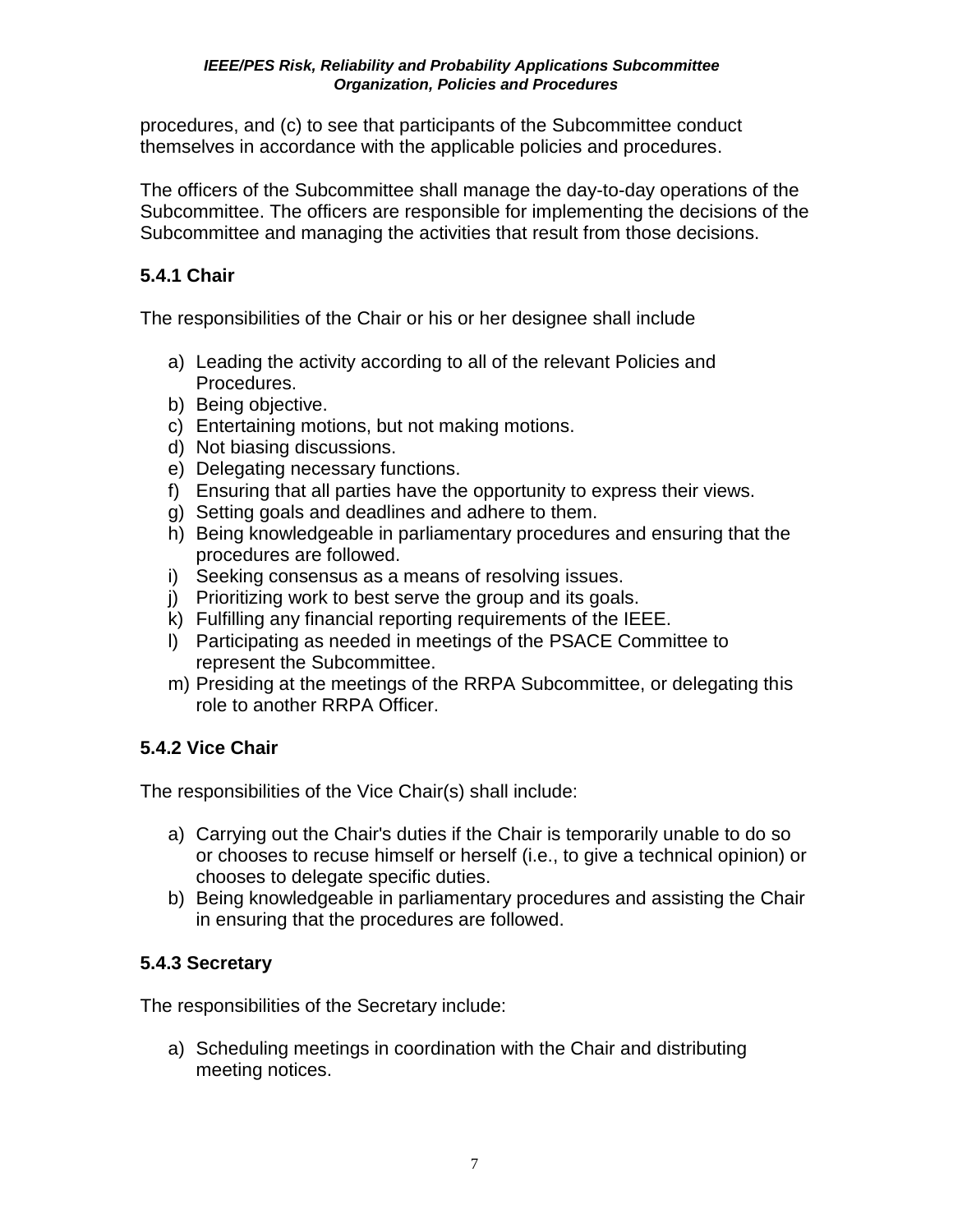#### *IEEE/PES Risk, Reliability and Probability Applications Subcommittee Organization, Policies and Procedures*

- b) Distributing meeting agenda (as per 6.0). Notification of the potential for action shall be included on any distributed agendas for meetings.
- c) Recording minutes of each meeting, and publishing them within 60 calendar days of the end of the meeting.
- d) Creating and maintaining the participant roster.
- e) Maintaining lists of unresolved issues, action items, and assignments.
- f) Recording attendance of all attendees.
- g) Maintaining a current list of the names of the voting members and distributing it to the members upon request.
- h) Forwarding all changes to the roster of voting members to the Chair.

# **5.4.4 Standards Officer**

The responsibilities of the Standards Officer shall include the following, to be carried out in cooperation with the PSACE committee as appropriate:

- a) Forming Study Groups, as necessary.
- b) Being knowledgeable in IEEE standards processes, and ensuring in cooperation with the Chair that the processes are followed.
- c) Complying with the [IEEE-SA Intellectual Property Policies,](http://standards.ieee.org/IPR/index.html) including but not limited to IEEE-SA Patent Policy (see *IEEE-SA Standards Board Operations Manual* 6.3.2, http://standards.ieee.org/board/pat/index.html) and IEEE-SA Copyright Policy (see *IEEE-SA Standards Board Bylaws* 7, [http://standards.ieee.org/guides/bylaws/sect6-7.html#7\)](http://standards.ieee.org/guides/bylaws/sect6-7.html#7).
- d) Being familiar with training materials available through [IEEE Standards](http://standards.ieee.org/develop/)  [Development Online.](http://standards.ieee.org/develop/)
- e) Ensuring that each Standards Working group has a set of P&P approved by the PSACE Committee. The chair will provide the Working group P&Ps to AudCom upon request.

# **6 Other organizational matters**

# **6.1 Working Groups (WGs) and Task Forces (TFs)**

# **6.1.1 Qualifications and Eligibility of WG and TF Members**

WG and TF members need not be a member of the PES, but are encouraged to join the Society. The members of WGs and TFs are appointed by the WG/TF Chair with notification to the Chair of the Subcommittee.

A WG/TF member may discontinue his membership by sending a letter of resignation to the WG/TF Chair. The WG/TF Chair may elect to discontinue the membership of an inactive or non participating member by sending written notification to the affected member. The returning of ballots and active contribution are the prime criteria for determining participation and continuation of Working Group membership.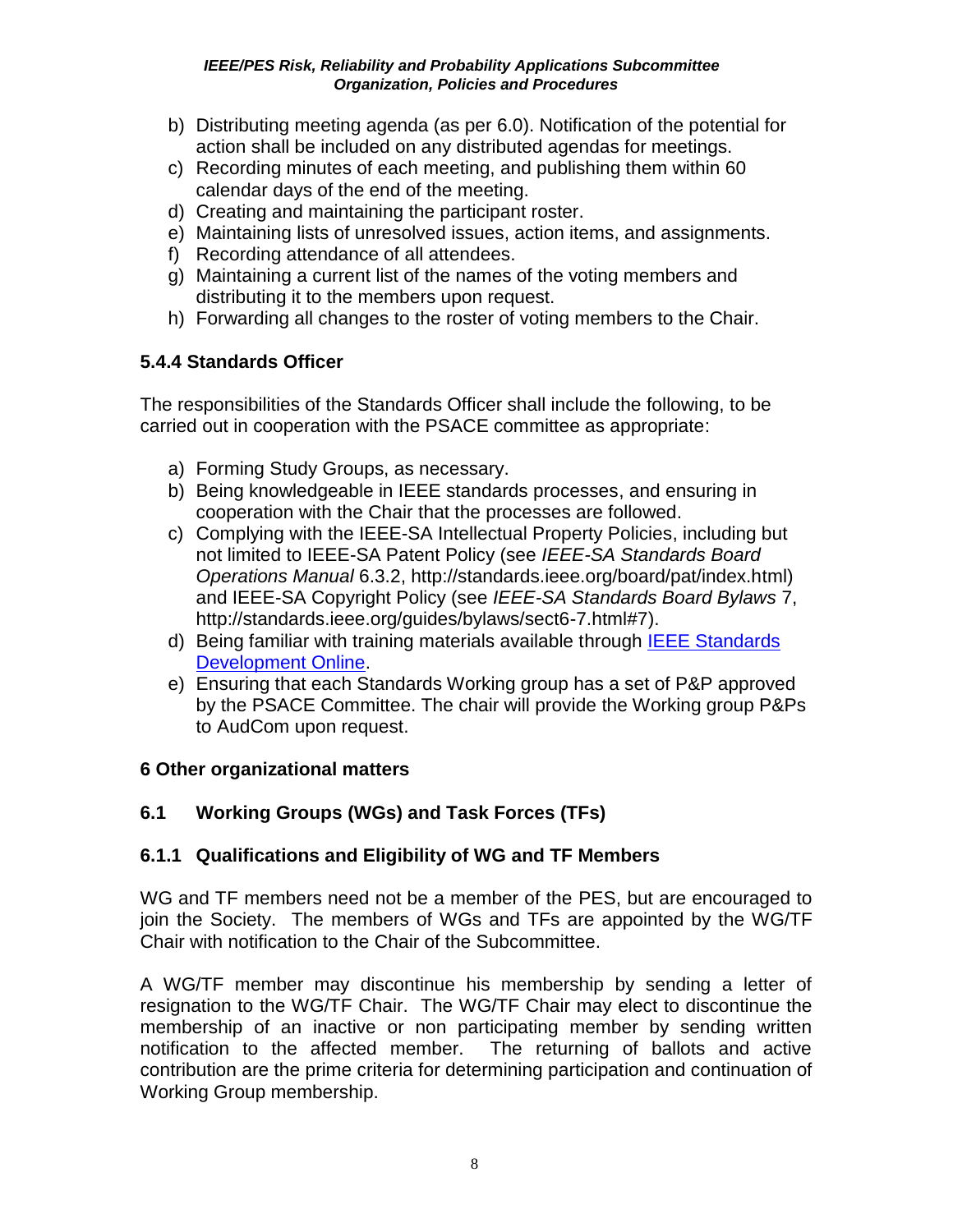## **6.1.2 Qualifications and Eligibility of WG and TF Chairs**

The Chair of a WG or TF shall be a member of the PES and the RRPA Subcommittee. Furthermore, the Working Group Chair should possess the following:

a. Technical Ability

The WG or TF Chair should have demonstrated technical ability through participation in Subcommittee and WG/TF activities and discussions. He must have a sufficient level of expertise within the WG/TF's subject of assignment.

b. Procedural Experience

The WG/TF Chair should have been actively participating in Subcommittee activities and should have demonstrated the willingness to accept and complete assignments and follow through until finished.

c. Personal Characteristics

The WG/TF Chair should be articulate and an innovative contributor. He should have leadership qualities as demonstrated by thoughtful engagement in debate and discussion. He should have excellent verbal and written communication skills.

## **6.1.3 Appointment of Working Group Chairmen**

The Chair of a Working Group is appointed by the Chair of the RRPA Subcommittee with notification to the Chair of the PSACE Committee. The Chair of a RRPA Working Group shall be a member of the RRPA subcommittee. In the case of standards WGs, the normal practice is for the Working Group Chair to serve for the duration of the Project Authorization Request.

## **6.2 Liaison Representatives**

## **6.2.1 Eligibility and Qualification of Liaison Representatives**

The Subcommittee will, at various times, wish to establish a close affiliation with other select bodies. On such occasion the Chair, in consultation with the other Officers, will designate one or more members as official liaison from the RRPA Subcommittee. The person selected will have demonstrated an ability and willingness to serve in this capacity.

The member selected will normally serve for the term of the liaison requirement.